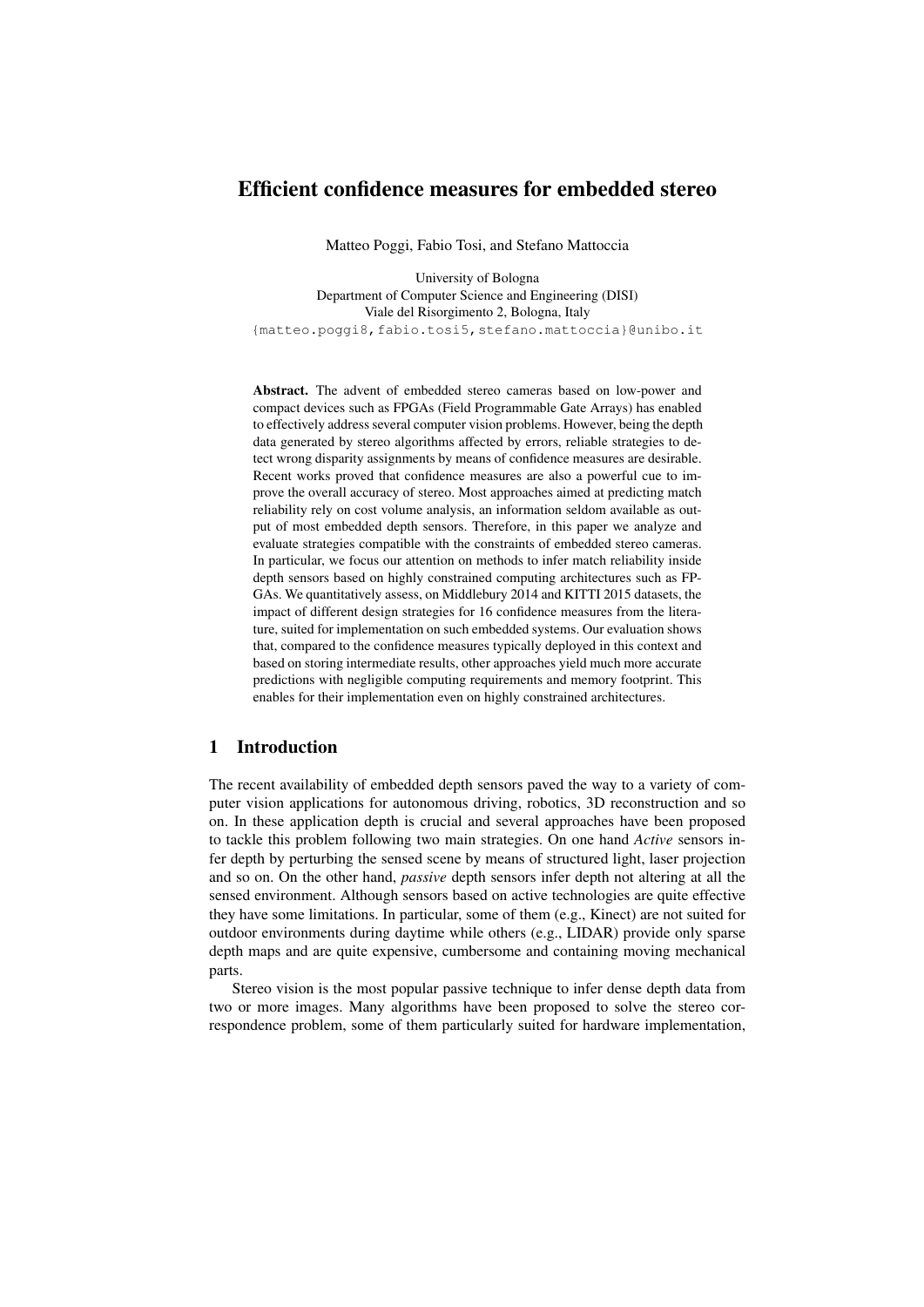#### 2 Efficient confidence measures for embedded stereo

thus enabling the design of compact, low-powered and real-time depth sensors [7], [10], [2], [4], [24], [22], [26]. Despite the vast literature in this field, challenging conditions found in most practical applications represent a major challenge for stereo algorithms. Popular benchmarks Middlebury 2014 [21] and KITTI 2015 [11] clearly highlighted this fact. Therefore, regardless of the stereo algorithm deployed, it is essential to detect its failures to filter-out wrong unreliable points that might lead to a wrong interpretation of the sensed scene. To this aim, confidence measures have become a popular topic on recent works concerning stereo. Some recent confidence measures combine multiple features within random forest frameworks to obtain more reliable confidence scores while an even more recent trend aims to infer confidence prediction leveraging on Convolutional Neural Networks (CNN) [19], [23]. Despite their effectiveness, the latter strategies are often not compatible with the computing resources available inside the depth sensor, typically a low cost FPGA or a System-On-Chip (SoC) based on ARM CPU cores and an FPGA (e.g., Xilinx Zynq). Moreover, the features required by most of these machine-learning frameworks are not available as output of the embedded stereo cameras being in most cases computed from the cost volume (often referred to as disparity space image (DSI) [20]).

Therefore, in this paper we consider a subset of confidence measures compatible with embedded devices evaluating their effectiveness, on two popular challenging datasets and two algorithms typically deployed for real-time stereo for embedded systems, focusing our attention on issues related to their FPGA implementation. Our study highlights that some of the considered confidence measures, appropriately modified to fit with typical hardware constraints found in the target architectures, clearly outperform those currently deployed in most embedded stereo cameras.

### 2 Related Work

Stereo represents a popular and effective solution for depth estimation. It exploits epipolar geometry to find corresponding pixels on two or multiple synchronized frames, thus enabling to infer distance of the observed points by means of triangulation. According to the taxonomy by Scharstein and Szeliski [20], algorithms can be grouped into local and global methods. Algorithms belonging to the former group are usually very fast algorithms but typically less accurate than global ones. The Semi-Global Matching (SGM) [6] algorithm represents a very good trade-off between speed and accuracy and for this reason one of the most popular approach to infer depth even with embedded devices. The core of SGM algorithms consists of multiple and independent *scanline optimization* (SO) [20] along different directions. Each SO is fast, but affected by *streaking* artifacts near discontinuities. However, by combining multiple SOs as done by SGM significantly softens this issue. Moreover its computational structure allows for different optimization strategies and simplifications that enabled to implement it on almost any computing architecture (e.g., CPUs, GPUs, SoC, FPGAs). In particular, low power and massively parallel devices such as FPGAs represents a very good design choice for depth sensors with optimal performance/Watt. Examples of stereo pipeline based on SGM mapped on FPGAs are [2], [4], [24], [22], [7], [26], [10]. Some of them deploy hardware-friendly implementations, based on census transform [28] and 4 or 5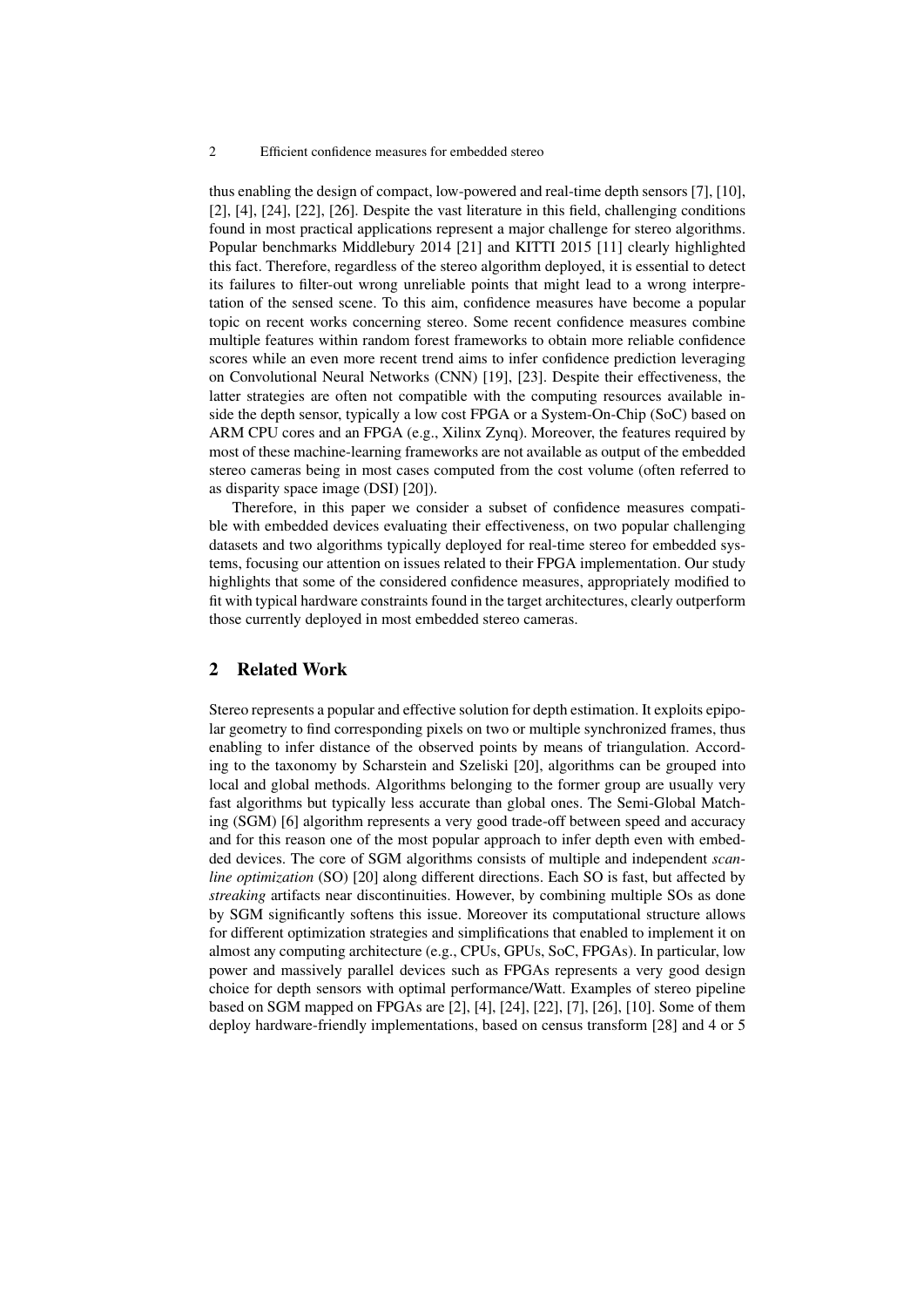scanlines computed in a single image scan from top-left to bottom-right. On FPGAs a smart design is crucial in order to achieve accurate real-time results without violating the limited logic resource available.

Despite the good accuracy of SGM and state-of-the-art algorithms [29], stereo is still an open problem, as witnessed by recent, challenging datasets [21], [11]. Thus, detecting failures of the stereo algorithm is a desirable property to achieve a more meaningful understanding of the sensed environments.

Several confidence measures have been proposed to tackle match reliability. In [8] the authors highlighted how different cues available inside the pipeline of generalpurpose stereo algorithms implemented in software lead to different degrees of effectiveness on well-known ill-conditions of stereo such as occlusions, lack of texture and so on. Most recent proposals in this field proved that machine-learning can be effectively deployed to infer more accurate confidence measures, capable to better detect disparity errors. The very first work [5] trained a random forest classifier on multiple measures or features extracted from the DSI. More recent and effective proposals based on this strategy were proposed in [25] and [15], while in [18] was shown that a confidence measure could be effectively inferred by processing cues computed only from the disparity map. In [14] was proposed a data generation process based on multiple view points and contradictions, to select reliable labels to train confidence measures based on random forests. Latest works on confidence measures rely on deep-networks: [19] and [23] address confidence estimation by means of a CNN processing patches, respectively, from the left disparity map and from both left and right disparity maps.

Finally, we conclude this section observing that confidence measures have been deployed to detect occlusions [6], [13] and sensors fusion [9], [12]. Moreover, they were also plugged inside stereo pipeline to improve the overall accuracy by acting on the initial DSI [16], [25], [15], [18].

## 3 Hardware strategies for confidence implementation

When dealing with conventional CPU based systems confidence measures are generally implemented in  $C$ ,  $C++$  and to maintain the whole dynamic range single or double floating point data types are deployed. However, floating point arithmetic is sometimes not available in embedded CPU and generally unsuited to FPGAs. In particular, transcendental functions and divisions represent major issues when dealing with such devices. To overcome these limitations, fixed point arithmetic is usually deployed [1]. Fixed point represents an efficient and hardware-friendly way to express and manipulate fractional numbers with a fixed number of bits [1]. Indeed, fixed-point math can be represented with an integer number split into two distinct parts: the integer content (I), and the fractional content (F). Through the simple use of integer operations, the math can be efficiently performed with little loss of accuracy taking care to use a sufficient number of bits. The steps required to convert a floating point value to the corresponding fixed representation with  $F$  bits - the higher, the better in terms of accuracy - are the following:

1. Multiply the original value by  $2^F$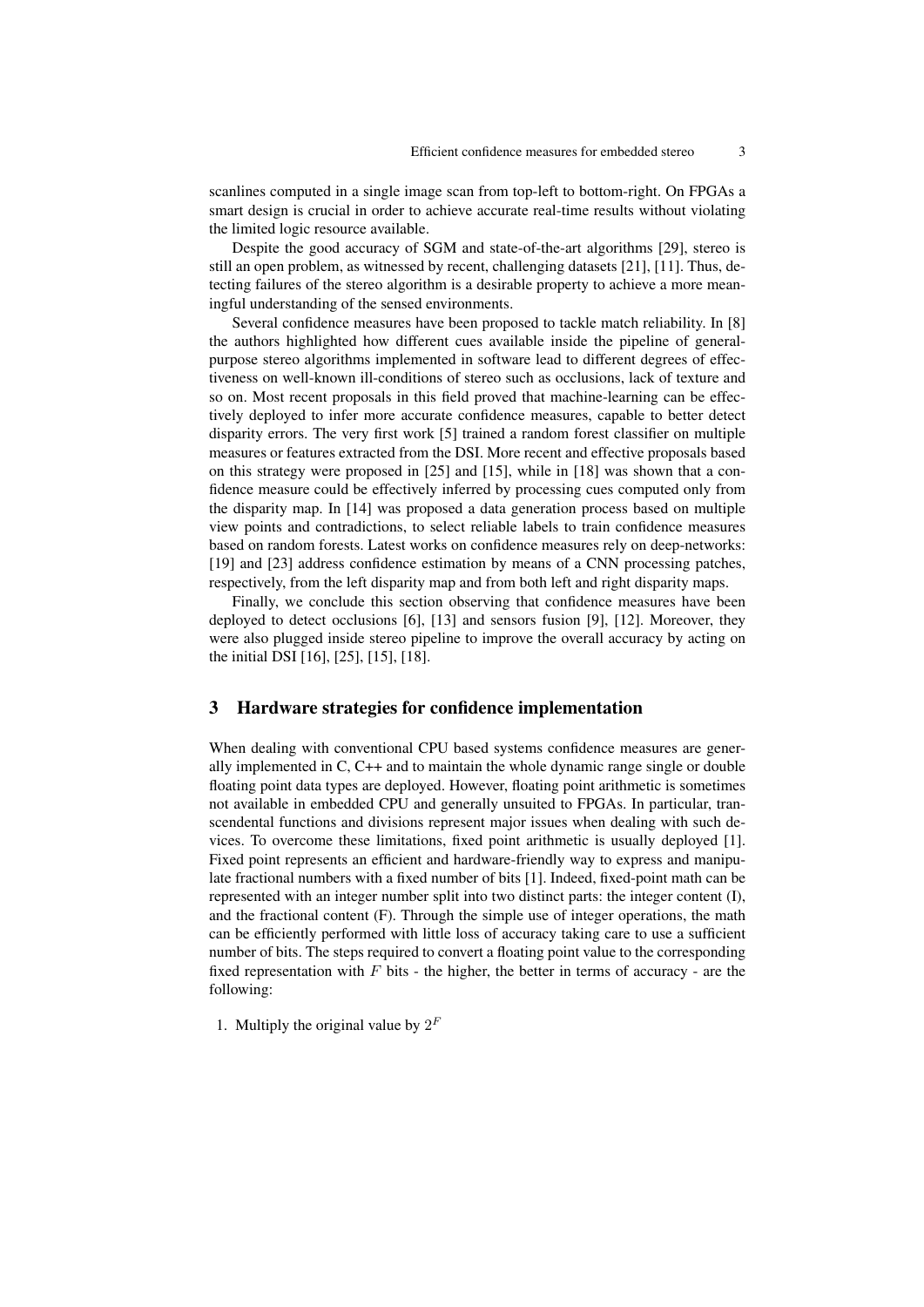- 4 Efficient confidence measures for embedded stereo
- 2. Round the result to the closest integer value
- 3. Assign this value into the fixed-point representation

Fixed point encoding greatly simplifies arithmetic operations with non-integer values, but integer divisions can be demanding - in particular on FPGAs - except when dealing with divisors which are powers of 2. In fact, in this case division requires almost negligibly hardware resources being carried out by means of a simple right shift. Thus, a simplified method to avoid integer divisions consists in rounding the dividing value to the closest power of 2, then shifting right according to its  $log_2$ . This strategy will be referred to as *pow*.

Although fixed point increases the overall efficiency, some confidence measures rely on transcendental functions (in particular, exponentials and logarithms) which represent an a further major issue even when dealing with CPU based systems. An effective strategy to deal with such functions consists in deploying Look-Up Tables (LUTs) to store pre-computed results encoded with fixed point arithmetic. That is, given a function  $\mathcal{F}(x)$ , with x assuming n possible values, a LUT of size n can store all the possible outcome of such function. Of course, this approach is feasible only when the size of the LUT (proportional to  $n$ ) is compatible with the memory available in the device.

## 4 Confidence measures suited for hardware implementation

In this section we describe the pool of confidence measures from the literature suited for implementation on target embedded devices. Figure 1 shows the matching cost curve for a pixel of the reference image. Given a pixel  $p(x, y)$ , we will refer to its minimum cost as  $c_1$ , the second minimum as  $c_2$  and the second local minimum as  $c_{2m}$ . The matching cost for any disparity hypothesis  $d$  will be referred to as  $c_d$  while the disparity corresponding to  $c_1$  as  $d_1$ , the one corresponding to  $c_2$  as  $d_2$  and so on. If not specified otherwise, costs and disparities are referred to the reference left image (L) of the stereo pair. When dealing with right image (R), we introduce the  $^R$  symbol on costs (e.g.,  $c_1^R$ ) and disparities. We denote as  $\mathbf{p}'(x', y')$  the homologous point of  $\mathbf p$  according to  $d_1$  (i.e.,  $x' = x - d_1$ ,  $y' = y$ ). It is worth to note that, assuming the right image as reference, the matching costs can be easily obtained by scanning in diagonal the cost volume computed with reference the left image without any further new computation. Nevertheless, adopting this strategy would require an additional buffering of  $\frac{d_{max} \cdot (d_{max}+1)}{2}$  matching costs with  $d_{max}$  the disparity range deployed by the stereo algorithm.

We distinguish the considered pool of confidence measures in two, mutually exclusive, categories:

- *Hardware friendly*: confidence measures whose standard implementation is fully compliant with embedded systems.
- *Hardware challenging*: confidence measures involving transcendental functions and/or floating point divisions not well suited for embedded systems in their conventional formulation.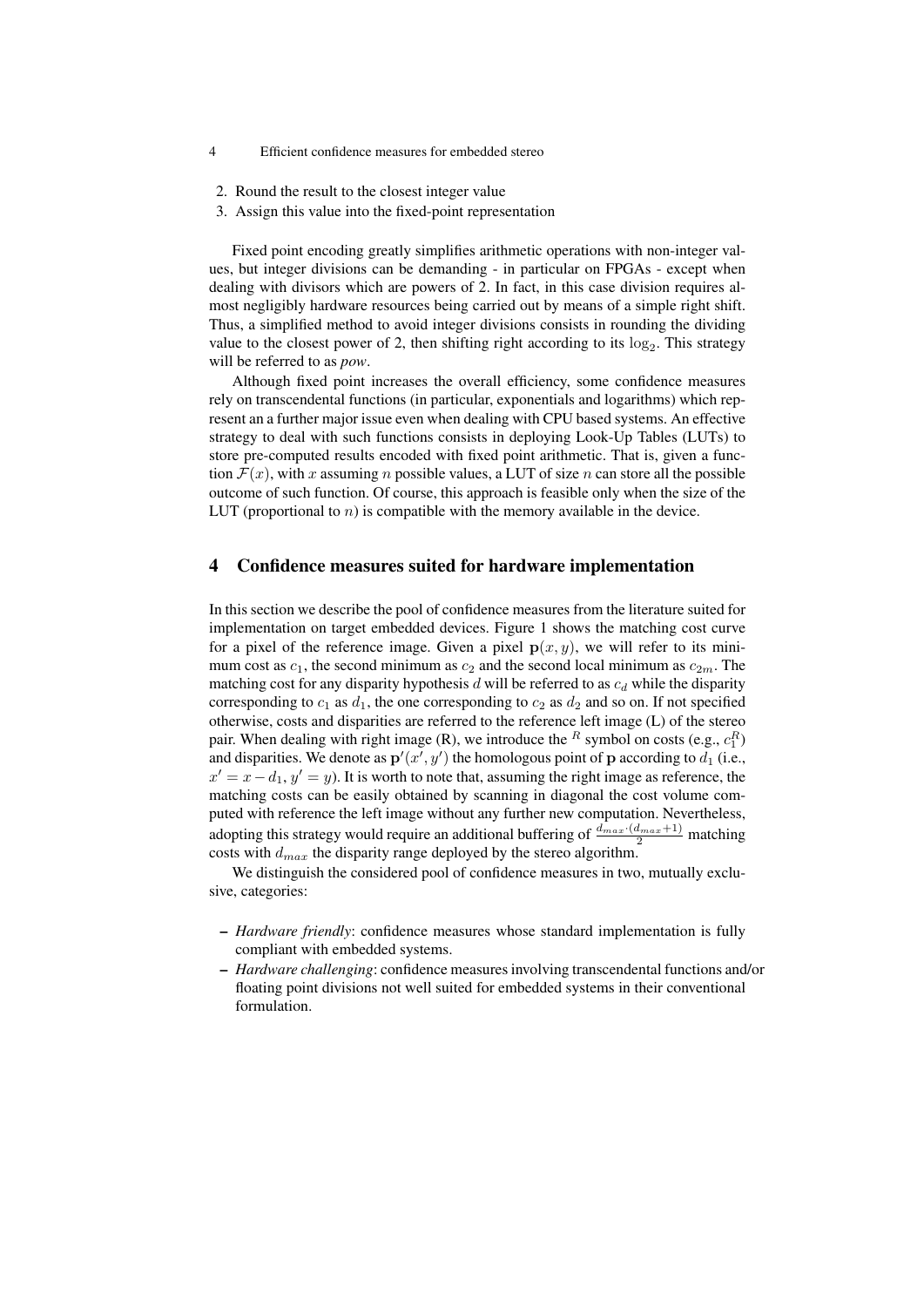

Fig. 1. Example of cost curve, showing the matching cost  $c_1$ , the second minimum  $c_2$  and the second local minimum  $c_{2m}$ . On x axis the disparity range, on y magnitude of the costs.

#### 4.1 Hardware friendly

This category groups confidence measures involving simple math operations that do not represent issues when dealing with implementation on embedded systems. The *matching score measure* (MSM) [8] negates the minimum cost  $c_1$  assuming it related to the reliability of a disparity assignment. *Maximum margin* (MM) estimates match uncertainty by computing the difference between  $c_{2m}$  and  $c_1$  while its variant *maximum margin naive* (MMN) [8] replaces  $c_{2m}$  with  $c_2$ . Given two disparity maps computed by a stereo algorithm assuming as reference L and R, the *left-right consistency* (LRC) [8] sets as confidence the negation of the absolute difference between the disparity of a point in L and its homologous point in R. This method represents one of the most widely adopted strategy by most algorithms even for those implemented on embedded devices. Another popular and more efficient strategy based on a single matching phase is the *uniqueness constraint* (UC) [3]: it assumes as poorly confident those pixels colliding on the same point of the target image (R) with the exception of the one having the lowest  $c_1$ . *Curvature* (CUR) [8] and *local curve* (LC) [27] analyze the behavior of the matching costs in proximity of the minimum  $c_1$  and its two neighbors at  $(d_1-1)$  and  $(d_1+1)$  according to two similar strategies. Finally, *number of inflections* (NOI) [8] simply counts the number of local minima in the cost curve assuming that the lower, the more confident is the disparity assignment.

#### 4.2 Hardware challenging

Confidence measures belonging to this category can not be directly implemented in embedded systems following their original formulation. We consider *peak ratio* (PKR) [8] which computes the ratio between  $c_{2m}$  and  $c_1$  and its variant *peak ratio naive* (PKRN) [8] which replaces  $c_{2m}$  with the second minimum  $c_2$ . According to the literature, these measures are quite effective but seldom deployed in embedded stereo cameras. Another popular measure is *winner margin measure* (WMN) [8] which normalizes the difference between  $c_{2m}$  and  $c_1$  by the sum of all costs. Its variant *winner margin measure naive*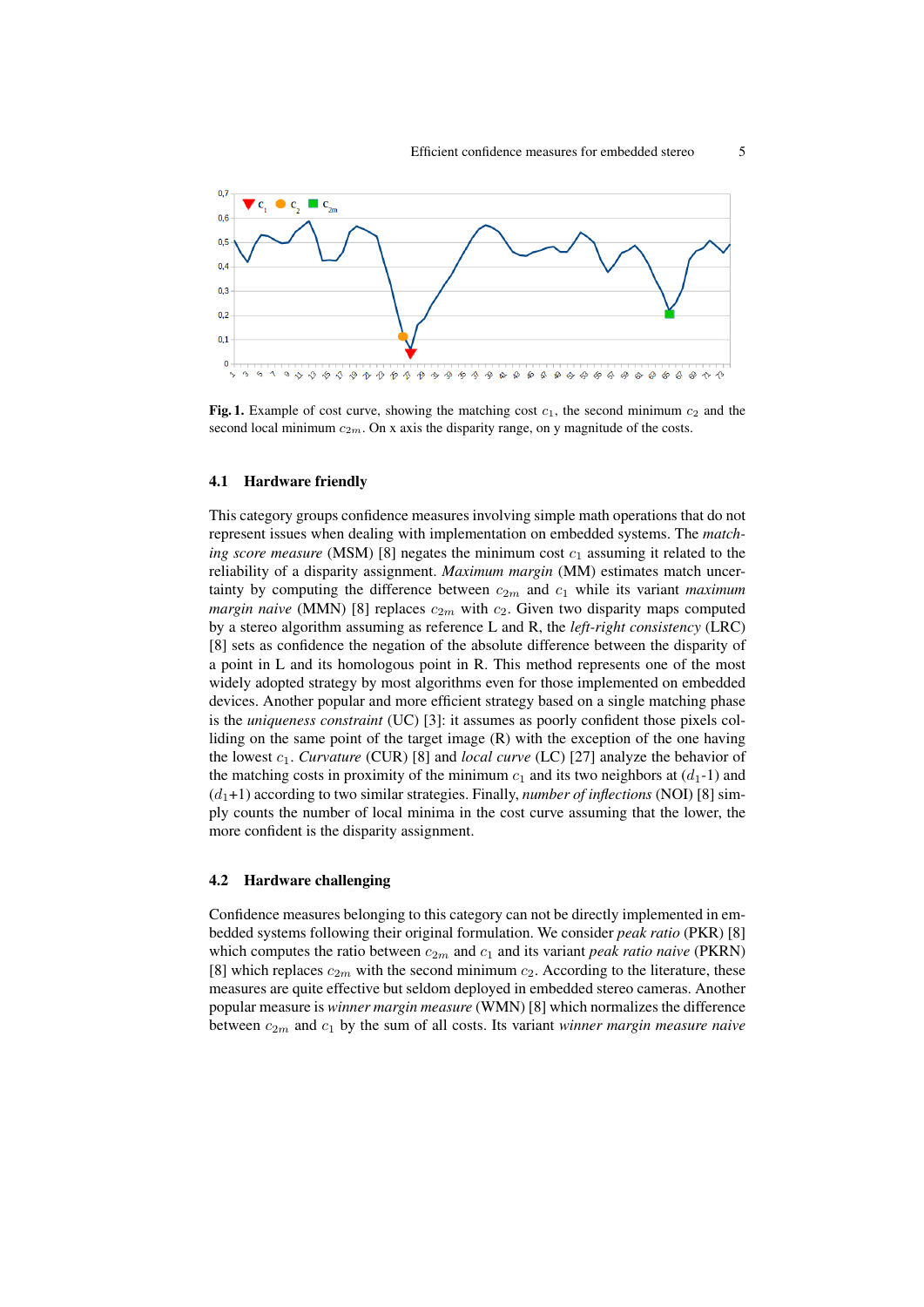6 Efficient confidence measures for embedded stereo

(WMNN) [8] follows the same strategy replacing  $c_{2m}$  with  $c_2$ . The *left-right difference* measure (LRD) [8] computes the difference between  $c_2$  and  $c_1$  divided by the absolute difference between  $c_1$  and the minimum cost of the homologous point in R  $(c_1^R)$ . For these confidence measures the major implementation issue on embedded systems is represented by the division. For the remaining confidence measures the main problem is represented by transcendental functions: exponentials and logarithms. *Maximum likelihood measure* (MLM) [8] and *attainable maximum likelihood* (AML) [8] infer from the cost curve a *probability density function* (pdf) related to an ideal  $c_1$ , respectively, equal to zero for MLM and to  $c_1$  for AML. A more recent and less computational demanding approach *perturbation* (PER) [5], encodes the deviation of the cost curve from a Gaussian function ant its implementation requires a division by a constant value suited for a LUT-based strategy. Finally, we also mention two very effective confidence measures based on distinctiveness, namely *distinctive similarity measure* (DSM) and *self-aware matching measure* (SAMM) and one *negative entropy measure* (NEM) [8] that infers the degree of uncertainty of each disparity assignment from the negative entropy of  $c_1$ . However, they require additional cues (e.g., self-matching costs on both reference and target images for SAMM) not well suited to embedded systems and thus not included in our evaluation.

## 5 Experimental results

In this section we evaluate the 16 confidence measures previously reviewed and implemented following the design strategies outlined so far. We test their effectiveness with the output of two popular stereo algorithms well-suited for implementation on embedded systems:

- AD-CENSUS: aggregates matching costs according to the Hamming distance computed on  $5 \times 5$  patches with census transform [28]. A further aggregation step is performed by a  $5 \times 5$  box-filter. To reduce the amount of bits required by the single matching cost, we normalized aggregated costs by the dimension of the box-filter (to be more hardware-friendly, by 16), with negligible reduction of accuracy according to [17].
- SGM [6]: four scanline implementation using as data term the same AD-CENSUS aggregated costs and for parameters P1 and P2, respectively, 11 and 110. The four directions are those processed by scanning the image from top-left to bottom-right as suggested in [2, 10, 17].

We encode matching costs with, respectively, 6 and 8 bit integer values, being this amount enough to encode the entire ranges. Regarding parameters of the confidence measures: for LC, we set the normalization factor  $\gamma$  to 1 to avoid division, while for PER, MLM and AML we set  $s_{PER}$  to 1.2 and  $\sigma_{aml}$ ,  $\sigma_{mlm}$  to 2 before initializing the LUTs. The other 12 confidence measures do not have parameters.

For CUR, LRC, LC, MM, MMN, MSM, NOI and UC we provide experimental results with the conventional implementation since their mapping on embedded devices is totally equivalent. Moreover, regarding PER, we do not report results concerned with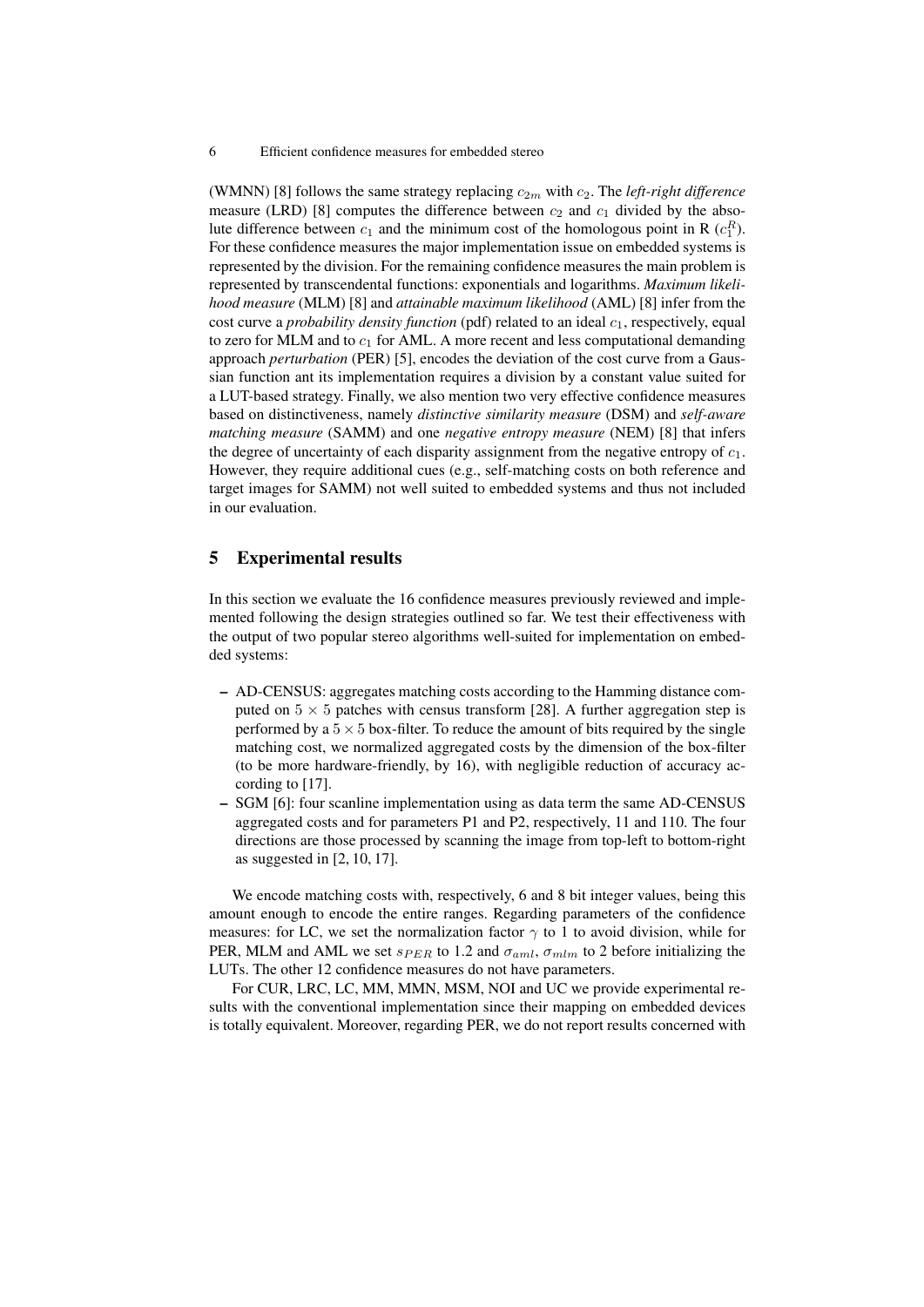| measure    | standard    | measure     | standard         | measure    | standard    | measure     | standard         |  |
|------------|-------------|-------------|------------------|------------|-------------|-------------|------------------|--|
| Opt.       | 0.08891     | Opt.        | 0.08891          | Opt.       | 0.04367     | Opt.        | 0.04367          |  |
| <b>CUR</b> | 0.24377(14) | AML         | 0.21173(11)      | <b>CUR</b> | 0.11602(11) | AML         | 0.08843(3)       |  |
| <b>LRC</b> | 0.19933(7)  | <b>LRD</b>  | 0.17004(3)       | LRC        | 0.16853(15) | <b>LRD</b>  | 0.11725(13)      |  |
| LC         | 0.24377(15) | <b>MLM</b>  | 0.22413(12)      | LC         | 0.11602(12) | <b>MLM</b>  | 0.09567(6)       |  |
| MM         | 0.17765(6)  | <b>PER</b>  | 0.20687(9)       | MМ         | 0.09371(5)  | <b>PER</b>  | 0.08766(1)       |  |
| <b>MMN</b> | 0.19933(8)  | <b>PKR</b>  | 0.16250(1)       | <b>MMN</b> | 0.12920(14) | <b>PKR</b>  | 0.08813(2)       |  |
| <b>MSM</b> | 0.23182(13) | <b>PKRN</b> | 0.17185(5)       | <b>MSM</b> | 0.10181(7)  | <b>PKRN</b> | 0.10527(10)      |  |
| <b>NOI</b> | 0.39053(16) | <b>WMN</b>  | 0.16503(2)       | <b>NOI</b> | 0.32028(16) | <b>WMN</b>  | 0.08898(4)       |  |
| UC         | 0.20974(10) |             | WMNN 0.17169 (4) | UC         | 0.10347(9)  |             | WMNN 0.10232 (8) |  |
| (a)        |             |             |                  | (b)        |             |             |                  |  |

Table 1. Experimental results, in terms of AUC, on Middlebury 2014 dataset with AD-CENSUS (a) and SGM (b) algorithms for the 16 confidence measures using a conventional software implementation. In red, top-performing measure. We also report the absolute ranking.

division by the closest power of two being the divisor a constant value and thus such operation can be addressed with a LUT. Finally, it is worth observing that most embedded stereo vision systems rely on LRC [7, 2] and UC [10, 2] for confidence estimation.

In section 5.1 we describe the evaluation protocol and in section 5.2 we report experimental results on Middlebury 2014 (at quarter resolution) and KITTI 2015 datasets for AD-CENSUS and SGM algorithms.

#### 5.1 Evaluation protocol

The standard procedure to evaluate the effectiveness of a confidence measure is the ROC curve analysis, proposed by Hu and Mordohai [8] and adopted by all recent works [5], [25], [15], [19], [18], [23] in this field. By extracting subsets of pixels from the disparity map, according to descending order of confidence, a ROC curve is depicted by computing the error rate, starting from a small subset of points (i.e., 5% most confident) and then increasing the pool of pixels iteratively, up to include all pixels. This leads to a non-monotonic ROC curve, whose area (AUC) is an indicator of the effectiveness of the confidence measure. Given a disparity map with  $\varepsilon\%$  of pixels being erroneous, an optimal confidence measure should draw a curve which is zero until  $\varepsilon\%$  pixels have been sampled. The area of this curve represents the optimal AUC achievable by a confidence measure and can be obtained, according to [8], as:

$$
AUC_{opt} = \int_{1-\varepsilon}^{\varepsilon} \frac{p - (1-\varepsilon)}{p} dp = \varepsilon + (1-\varepsilon) \ln(1-\varepsilon)
$$
 (1)

As reported on Middlebury 2014 and KITTI 2015 benchmarks,  $\varepsilon$  is obtained by fixing a threshold value on disparity error of, respectively 1 and 3 for the two datasets following the guidelines. Confidence measures achieving lower AUC values (closer to optimal) better identify wrong disparity assignments.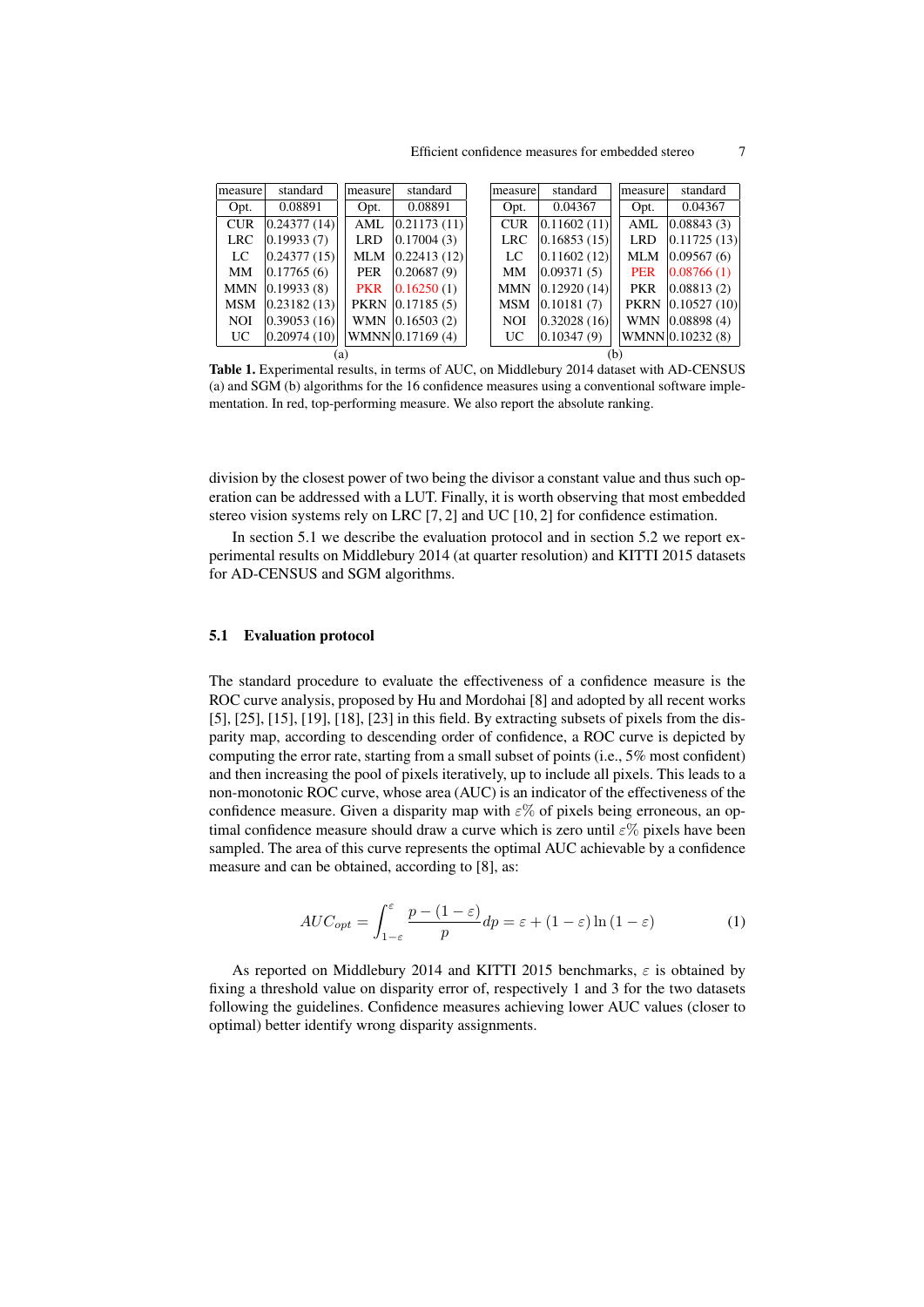

Fig. 2. Average AUC values on the Middlebury 2014 dataset for hardware challenging measures, varying the implementation settings (i.e., *pow* and number of bits of fixed-point arithmetic). (a) AD-CENSUS, (b) SGM algorithm.

#### 5.2 Experimental evaluation on Middlebury 2014 and KITTI 2015

In this section we report results on Middlebury 2014 and KITTI 2015 datasets in terms of average AUC values achieved by confidence measures implemented in software. For hardware challenging measures of section 4.2 we also report multiple AUC obtained with increasing number of bits dedicated to fixed point operations (i.e., from 6 to 16 for AD-CENSUS and from 8 to 16 for SGM, so as to handle the whole cost range). Moreover, for such measures, we also report the results obtained by rounding to the closest power of 2 and, then, shifting right (referred to as *pow* in the charts).

Table 1 shows for Middlebury 2014 that LRC and UC, confidence measures typically deployed in embedded stereo cameras, are less effective than MM, LRD, PKR, PKRN, WMN, WMNN with AD-CENSUS and MM, MSM, AML, MLM, PER, PKR, WMN, WMN with SGM. We can notice that LRC provides poor confidence estimation with SGM but achieves better results with AD-CENSUS while UC has average performance with both algorithms. Considering the more effective confidence measures in the table, we can notice that PKR and WMN, as well as their naive formulations, performs pretty well with both algorithms clearly providing much more accurate confidence estimation compared to LRC and UC. Moreover, we can notice that PER achieves the best performance with SGM but it does not perform as well with AD-CENSUS, yielding slightly better confidence predictions with respect to UC. Specularly, LRD provides very reliable predictions with AD-CENSUS but poor results with SGM. Finally, we point our that top-performing confidence measures always belong to the hardware challenging category.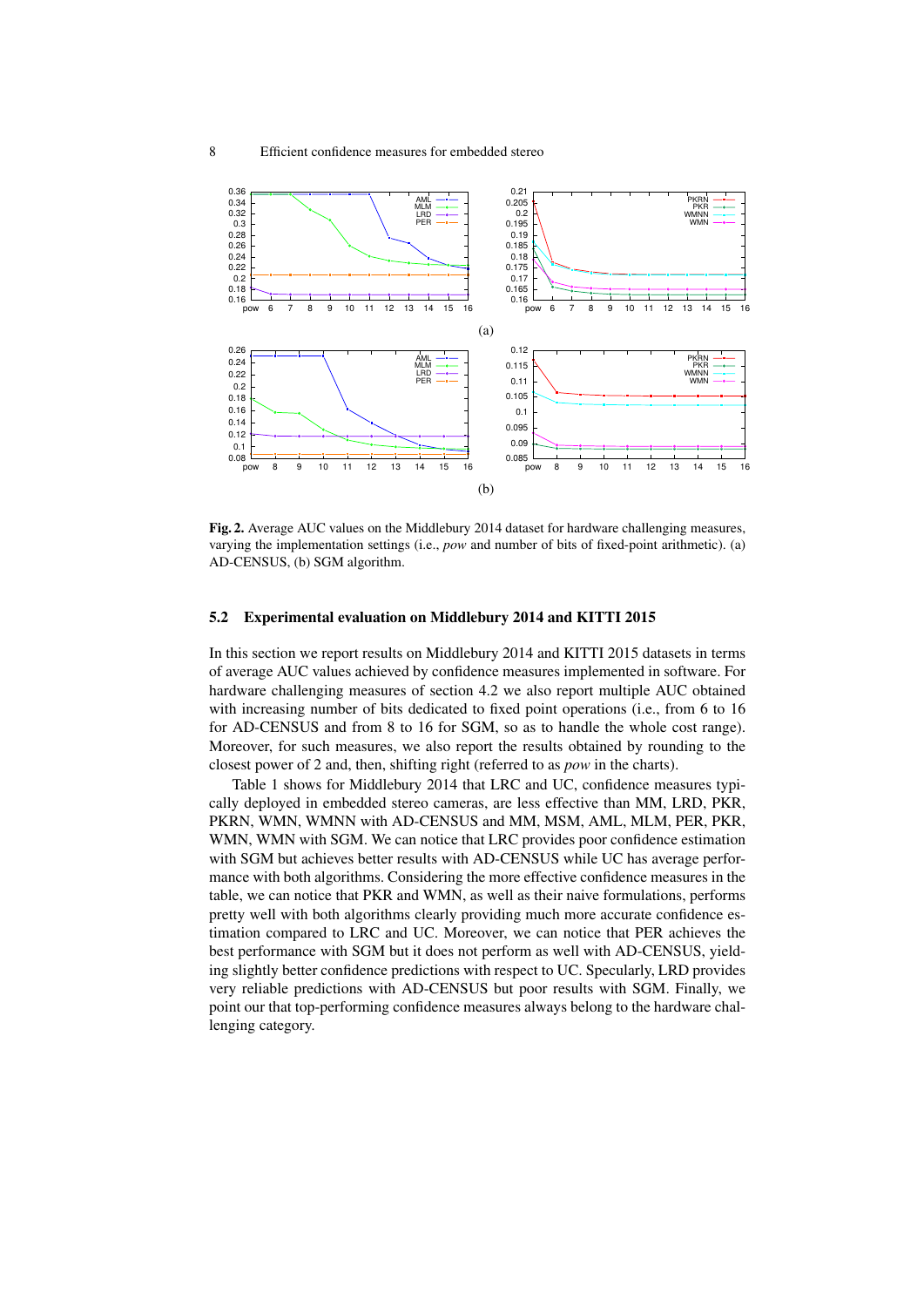| measure    | standard    | measure     | standard         | measure    | standard    |  | measure     | standard         |  |
|------------|-------------|-------------|------------------|------------|-------------|--|-------------|------------------|--|
| Opt.       | 0.08055     | Opt.        | 0.04367          | Opt.       | 0.01618     |  | Opt.        | 0.01618          |  |
| <b>CUR</b> | 0.30692(14) | AML         | 0.23053(10)      | <b>CUR</b> | 0.08585(11) |  | AML         | 0.05738(2)       |  |
| <b>LRC</b> | 0.20018(2)  | <b>LRD</b>  | 0.20706(5)       | <b>LRC</b> | 0.10377(15) |  | <b>LRD</b>  | 0.08744(13)      |  |
| LC         | 0.30692(15) | <b>MLM</b>  | 0.25180(12)      | LC         | 0.08585(12) |  | <b>MLM</b>  | 0.05889(3)       |  |
| MM         | 0.20601(4)  | <b>PER</b>  | 0.22575(9)       | MM         | 0.06374(8)  |  | <b>PER</b>  | 0.05657(1)       |  |
| <b>MMN</b> | 0.24588(11) | <b>PKR</b>  | 0.19821(1)       | <b>MMN</b> | 0.09549(14) |  | <b>PKR</b>  | 0.06003(6)       |  |
| <b>MSM</b> | 0.25571(13) | <b>PKRN</b> | 0.20931(7)       | <b>MSM</b> | 0.05999(5)  |  | <b>PKRN</b> | 0.07611(10)      |  |
| <b>NOI</b> | 0.31160(16) | <b>WMN</b>  | 0.20221(3)       | <b>NOI</b> | 0.16308(16) |  | <b>WMN</b>  | 0.05970(4)       |  |
| UC         | 0.22324(8)  |             | WMNN 0.20795 (6) | UC         | 0.06310(7)  |  |             | WMNN 0.07149 (9) |  |
| (a)        |             |             |                  | (b)        |             |  |             |                  |  |

Table 2. Experimental results, in terms of AUC, on KITTI 2015 dataset with AD-CENSUS (a) and SGM (b) algorithms for the 16 confidence measures using a conventional software implementation. In red, top-performing measure. We also report the absolute ranking.

Therefore, in Figure 2 we report the performance of hardware challenging confidence measures, on Middlebury 2014 with AD-CENSUS and SGM, with multiple simplification settings. Observing the charts, PER is independent of the adopted strategy, being based on a LUT. Moreover, excluding PER, we can notice that the best performing ones (PKR, PKRN, WMN and WMNN at the right side of the figure) are those less affected by the number of bits deployed for fixed-point computations, thus resulting in reduced computational resources. In particular, we can observe that with only 8 bits, PKR and WMN achieve with both algorithms results almost comparable to their conventional software implementation. A similar behavior can be observed, with slightly worse performance, for their naive formulation PKRN and WMNN and for LRD that, excluding PER, is the approach less dependent of the number of bits. On the other hand, AML e MLM with both algorithms are significantly affected by the number of bit deployed for their implementation achieving results comparable to their traditional software formulation, respectively, only with 13 and 16 bits. Finally, excluding PER, we can observe that dividing by a power of 2 always provides poor results with respect to other simplifications. However, we highlight that even with this very efficient implementation strategy, PKR, WMN outperform LRC and UC with both stereo algorithms. Thus, trading simplified computations with memory footprint leads to design better alternatives to standard confidence measures for embedded systems.

Table 2 reports the average AUCs for the two considered stereo algorithms on KITTI 2015 for software implementation of the 16 confidence measures. Compared to Table 1 we can notice a similar behavior with a notable difference. In fact, observing Table 2 we highlight that LRC achieves almost optimal results on AD-CENSUS but yields very poor performance with SGM. Looking at the behavior of the hardware challenging measures, reported in Figure 3, we observe on KITTI 2015 a substantially similar behavior with respect to Figure 2 concerned with Middlebury 2014.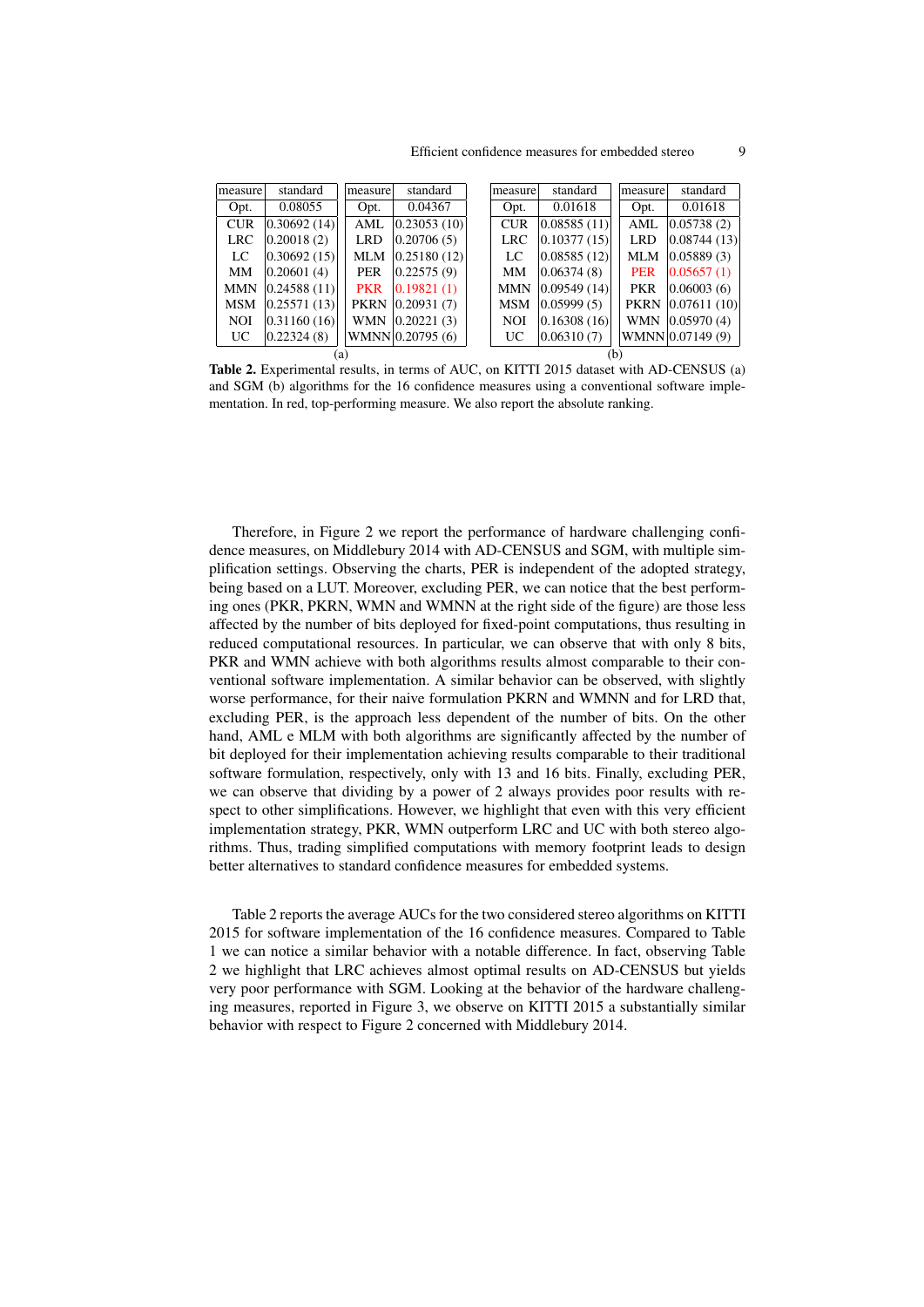

Fig. 3. Average AUC values on the KITTI 2015 dataset for hardware challenging measures, varying the implementation settings (i.e., *pow* and number of bits of fixed-point arithmetic). (a) AD-CENSUS, (b) SGM algorithm.

## 6 Conclusions

In this paper we have evaluated confidence measures suited for embedded stereo cameras. Our analysis shows that conventional approaches, LRC and UC, are outperformed by other considered solutions, whose implementation on embedded devices enables to achieve more accurate confidence predictions with a negligible amount of hardware resources and/or computations. In particular, according to our evaluation on Middlebury 2014 and KITTI 2015, PKR and WMN represent the overall best choice when dealing with two popular algorithms, AD-CENSUS and SGM, frequently deployed for embedded stereo systems.

### References

- 1. Bailey, D.: Space efficient division on fpgas. In: Electronics New Zealand Conference (EN-ZCon06). pp. 206–211 (2012)
- 2. Banz, C., Hesselbarth, S., Flatt, H., Blume, H., Pirsch, P.: Real-time stereo vision system using semi-global matching disparity estimation: Architecture and fpga-implementation. In: ICSAMOS. pp. 93–101 (2010)
- 3. Di Stefano, L., Marchionni, M., Mattoccia, S.: A fast area-based stereo matching algorithm. Image and vision computing 22(12), 983–1005 (2004)
- 4. Gehrig, S.K., Eberli, F., Meyer, T.: A real-time low-power stereo vision engine using semiglobal matching. In: ICVS. pp. 134–143 (2009)
- 5. Haeusler, R., Nair, R., Kondermann, D.: Ensemble learning for confidence measures in stereo vision. In: CVPR (2013)